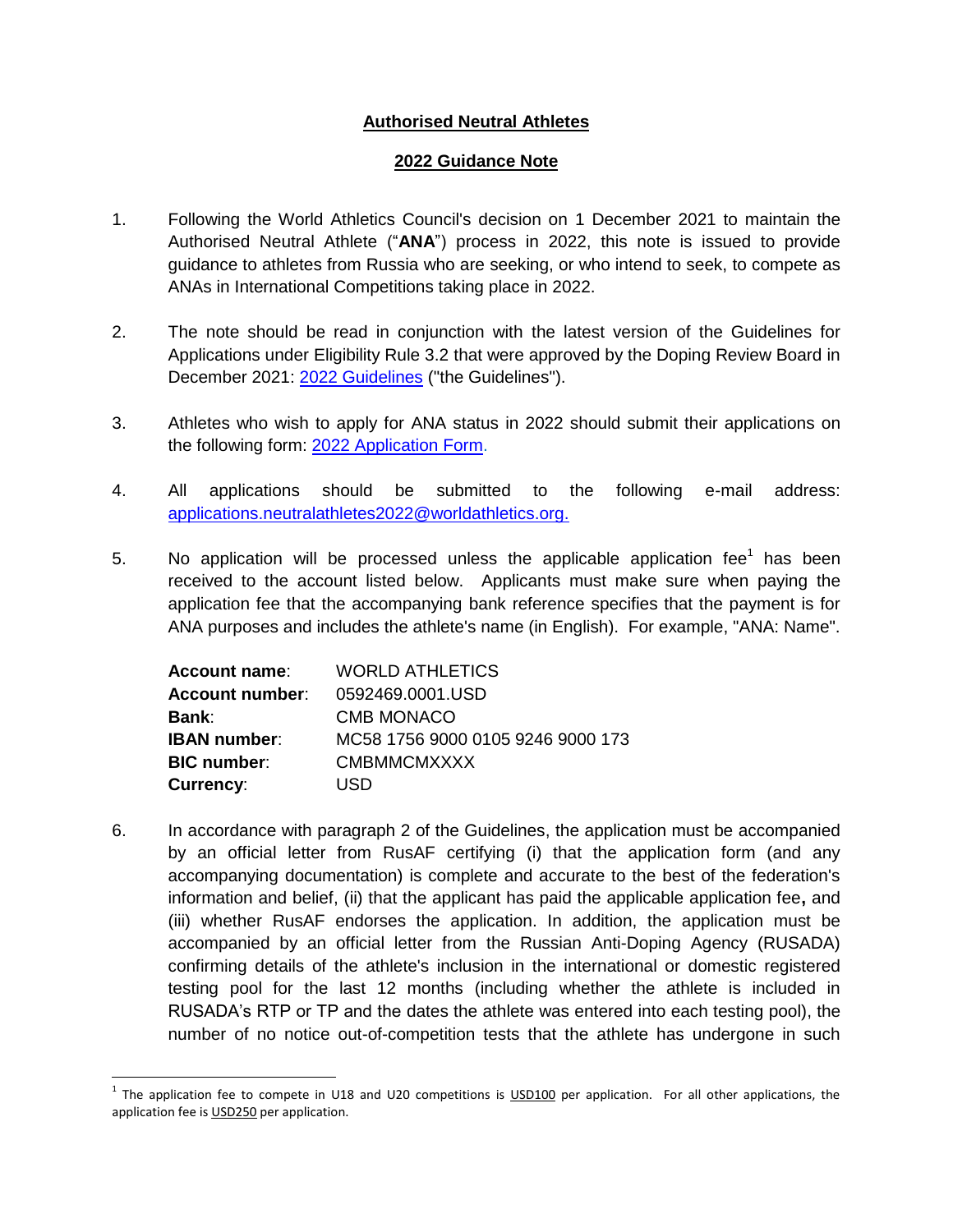period, the athlete's ADAMS ID under which RUSADA's testing data can be retrieved in ADAMS, any past anti-doping rule violations prosecuted by RUSADA and their outcomes, and any ongoing investigations or result management procedures, including any provisional suspensions currently imposed**.** 

- 7. In accordance with paragraphs 7.5 and 8 of the Guidelines, the following additional guidance is provided**:**
	- a. Any athlete seeking to compete as an ANA athlete in U18 or U20 events, including the European Athletics U18 Championships to be held in Jerusalem, Israel from 4 to 7 July 2022, World Athletics U20 Championships Cali 22 to be held in Cali, Colombia from 1 to 6 August 2022, and the 28th SPAR European U20 Cross Country Championships to be held in Torino, Italy on 1 December 2022, must have been in a domestic registered testing pool and subject to fully WADA Code-compliant drugtesting for a period of 4 continuous months prior to the competition.
	- b. In all other cases, the Relevant Period i.e., the period under paragraph 7.5 of the Guidelines for which the applicant must have been in an international or domestic registered testing pool and subject to fully WADA Code-compliant drug-testing shall be 12 continuous months prior to the competition for which approval is sought, consistent with the Doping Review Board's practice in previous years.

Note: any applicant who is granted ANA status to compete in the European U18 Championships, World U20 Championships or European U20 Cross Country Championships on the basis set out in paragraph 7a. above must apply separately to compete in senior International Competitions in 2021 and be able to establish a Relevant Period of 12 months for such purpose.

8. In accordance with the Guidelines, World Athletics will not process applications if they are submitted less than 4 weeks before the entry deadline for the International Competition for which eligibility is sought. The relevant deadlines for submitting ANA applications to compete in Championship events in 2022 include the following:

| <b>Competition</b>               | Date of<br>competition | Deadline for<br><b>Final Entries</b> | Deadline for<br>submitting ANA<br>applications | <b>Relevant</b><br><b>Period</b><br>(para<br>7.5) |
|----------------------------------|------------------------|--------------------------------------|------------------------------------------------|---------------------------------------------------|
| World Athletics Race Walking     | 4-5 March 2022         | 14 February                          | 17 January 2022                                | $12 \,$                                           |
| <b>Team Championships Muscat</b> |                        | 2022                                 |                                                | months                                            |
| World Athletics Indoor           | 18-20 March            | 7 March 2022                         | 7 February 2022                                | 12                                                |
| <b>Championships Belgrade</b>    | 2022                   |                                      |                                                | months                                            |
| European Athletics U18           | 4-7 July 2022          | 24 June 2022                         | 27 May 2022                                    | 4 months                                          |
| Championships                    |                        |                                      |                                                |                                                   |
| <b>World Athletics</b>           | 15-24 July 2022        | 4 July 2022                          | 6 June 2022                                    | 12                                                |
| <b>Championships Oregon22</b>    |                        |                                      |                                                | months                                            |
|                                  |                        |                                      |                                                |                                                   |
| World Athletics U20              | 1-6 August 2022        | 17 July 2022                         | 19 June 2022                                   | 4 months                                          |
| <b>Championships Cali</b>        |                        |                                      |                                                |                                                   |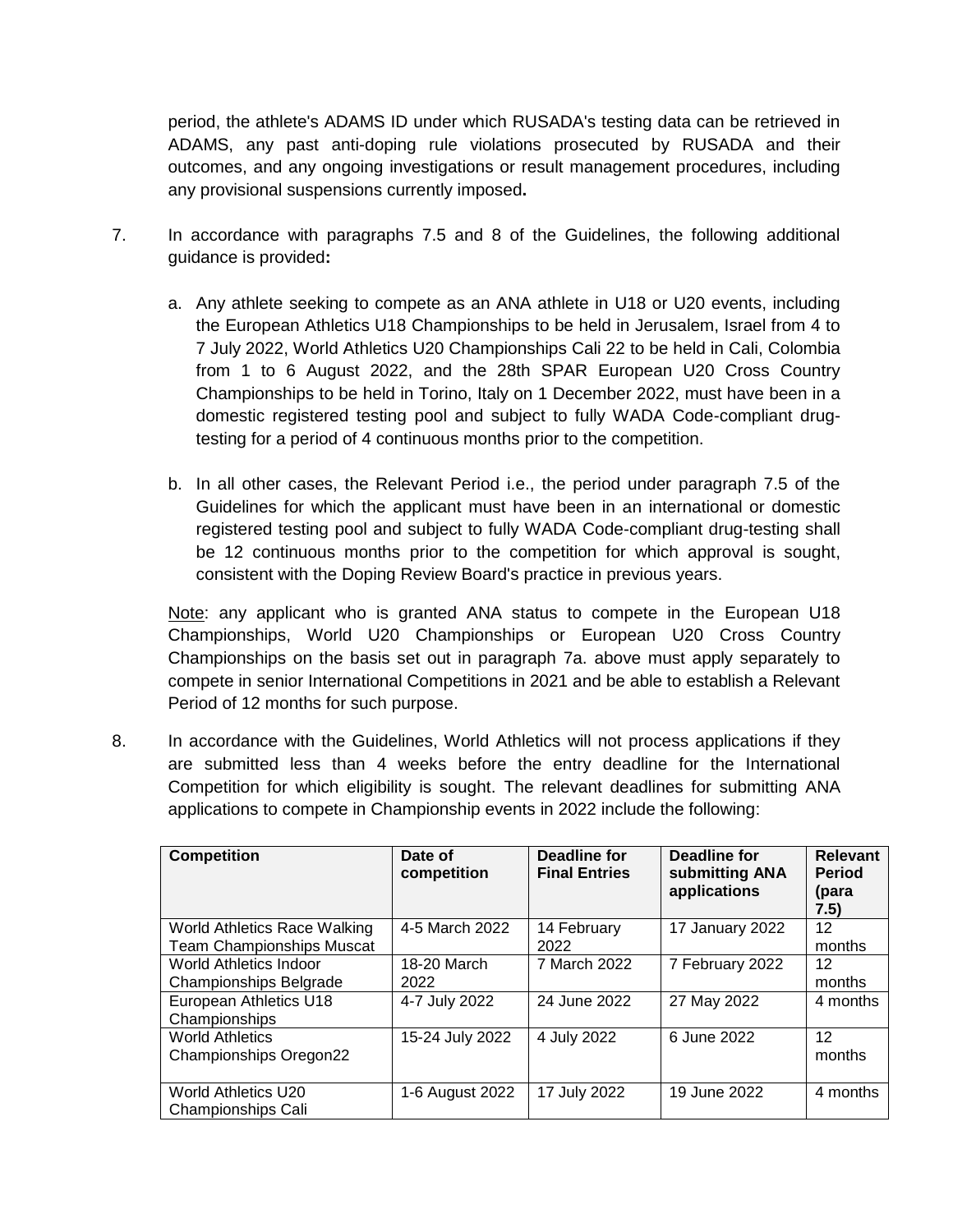| <b>European Athletics</b>            | 15-21 August | 8 August 2022 | 11 July 2021    | 12       |
|--------------------------------------|--------------|---------------|-----------------|----------|
| Championships Munich 2022            | 2022         |               |                 | months   |
| <b>World Athletics Half Marathon</b> | 13 November  | 24<br>October | 26 September    | 12       |
| Championships Yangzhou               | 2022         | 2022          | 2022            | months   |
| 28th SPAR European Cross             | 11 December  | 1 December    | 3 November 2022 | 12       |
| Country Championships,               | 2022         | 2022          |                 | months   |
| Torino                               |              |               |                 |          |
| 28th SPAR European U20               | 11 December  | 1 December    | 3 November 2022 | 4 months |
| Cross Country                        | 2022         | 2022          |                 |          |
| Championships, Torino                |              |               |                 |          |

 $9<sub>r</sub>$ 

International Competitions for which there are no entry deadlines (e.g., Diamond League and other invitational one-day meetings), applications should be submitted as early as possible to ensure that they can be processed in time. If an applicant is granted ANA status to compete in a one-day meeting, it is still for the relevant Meeting Director to decide if the applicant is invited to the meeting.

- 10. The DRB may require an applicant to undergo additional testing prior to granting him or her ANA status. In those circumstances, the DRB will advise RusAF of the specifics of the additional testing required. The DRB will only take a decision whether to grant ANA status once RusAF advises World Athletics that the additional testing has been carried out and the corresponding test results are recorded in the ADAMS database and are available for the AIU to consult.
- 11. In exceptional circumstances (*e.g*., if an upcoming competition is taking place less than four weeks after the DRB reviews the application) the DRB may decide to grant ANA status, subject to additional testing. In the event that an athlete is granted ANA status subject to additional testing, RusAF is required to:
	- a. Inform World Athletics within **five days** of receipt of the DRB's decision to grant ANA status, of the name and date of the first competition at which the athlete intends to compete; and
	- b. Confirm to World Athletics **two days** before the entry deadline for the event in question, that the additional testing has taken place and the corresponding test results are recorded in the ADAMS database and are available for the AIU to consult.
- 12. **Testing Requirements**: for applicants seeking to compete in a senior World Championship or European Championship event, the Doping Review Board shall consider whether the applicant has, in the ten months prior to the competition, undergone at least three no notice out-of-competition tests, including (if they compete in any middle distance event from 800m upwards, a long distance event, a combined event or a race walk event) at least one ABP and one EPO test, all such tests to be conducted no less than three weeks apart. For applicants seeking to compete in any other competition, the Doping Review Board shall consider whether the applicant has, in the twelve months prior to the competition, undergone at least three no notice out-ofcompetition tests, all such tests to be conducted no less than three weeks apart. As